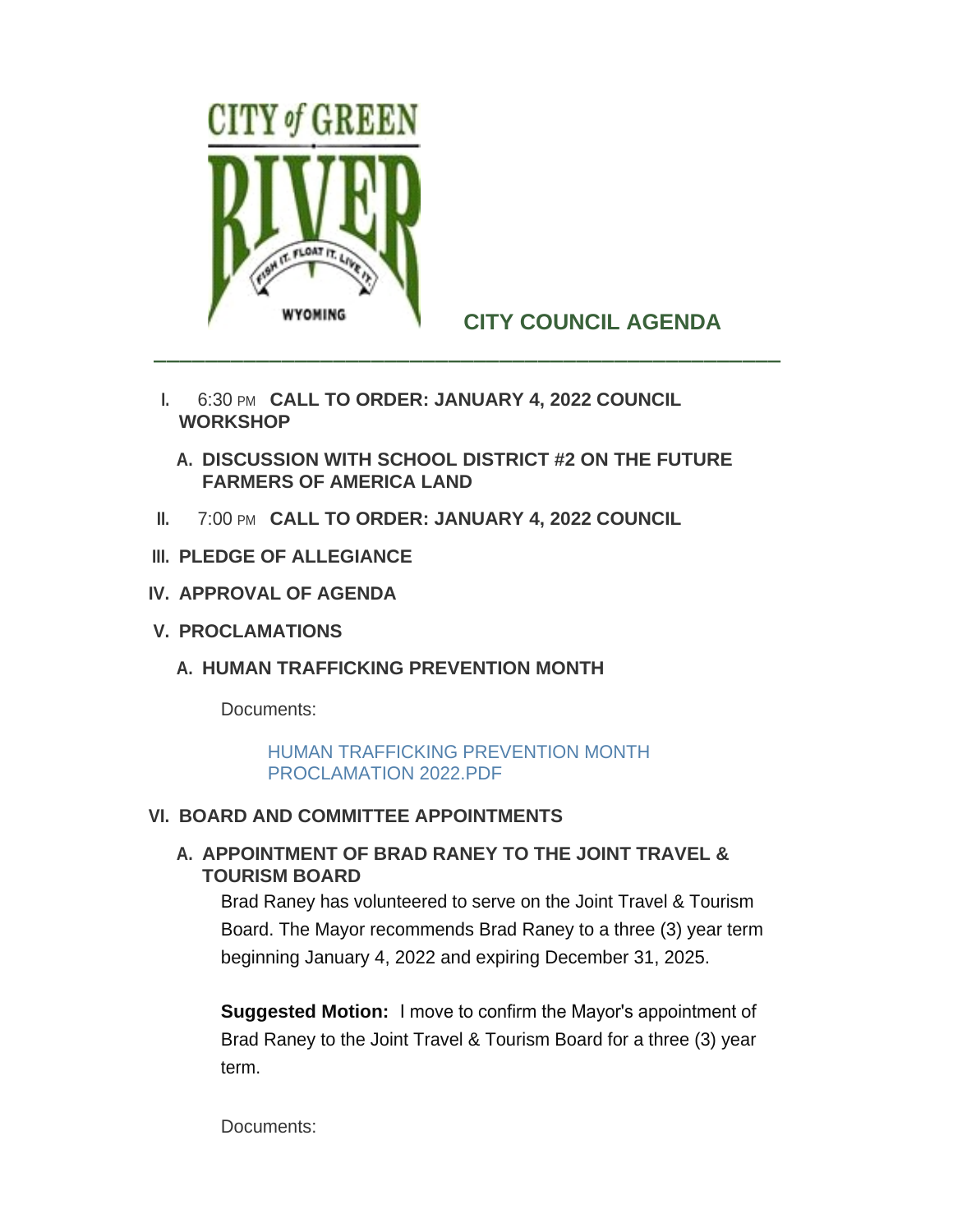# **REAPPOINTMENT OF CAROLYN LIEDTKE TO THE PARKS & B. RECREATION ADVISORY BOARD**

Carolyn Liedtke has volunteered to serve another term on the Parks & Recreation Advisory Board. The Mayor recommends the reappointment of Carolyn Liedtke to the Parks & Recreation Advisory Board for a (3) year term.

**Suggested Motion:** I move to confirm the Mayor's reappointment of Carolyn Liedtke to the Parks & Recreation Advisory Board for a three (3) year term.

Documents:

## [CAROLYN LIEDTKE REAPPOINTMENT TO THE PARKS AND](http://cityofgreenriver.org/AgendaCenter/ViewFile/Item/7841?fileID=46435)  RECREATION ADVISORY BOARD 01-04-2022.PDF

## **REAPPOINTMENT OF YVONNE (SUZ) JASPERSON TO THE C. GREEN RIVER ARTS COUNCIL**

Yvonne (Suz) Jasperson has volunteered to serve another term on the Green River Arts Council.

**Suggested Motion:** I move to confirm the Mayor's reappointment of Yvonne (Suz) Jasperson to the Green River Arts Council for a two (2) year term beginning January 4, 2022 and expiring December 31, 2024.

Documents:

## YVONNE SUZ JASPERSON REAPPOINTMENT TO THE GREEN RIVER ARTS COUNCIL 1-4.PDF

# **APPOINTMENT OF TWO COUNCIL MEMBERS TO THE FINANCE D. COMMITTEE**

The Finance Committee consists of the Mayor, City Administrator, Director of Finance and two Council Members. The members of the committee will attend meetings during the budget sessions.

**Suggested Motion:** I move to appoint Council Member \_\_\_\_\_\_\_\_\_\_\_\_ and Council Member \_\_\_\_\_\_\_\_\_\_\_\_\_ to the Finance Committee for 2022.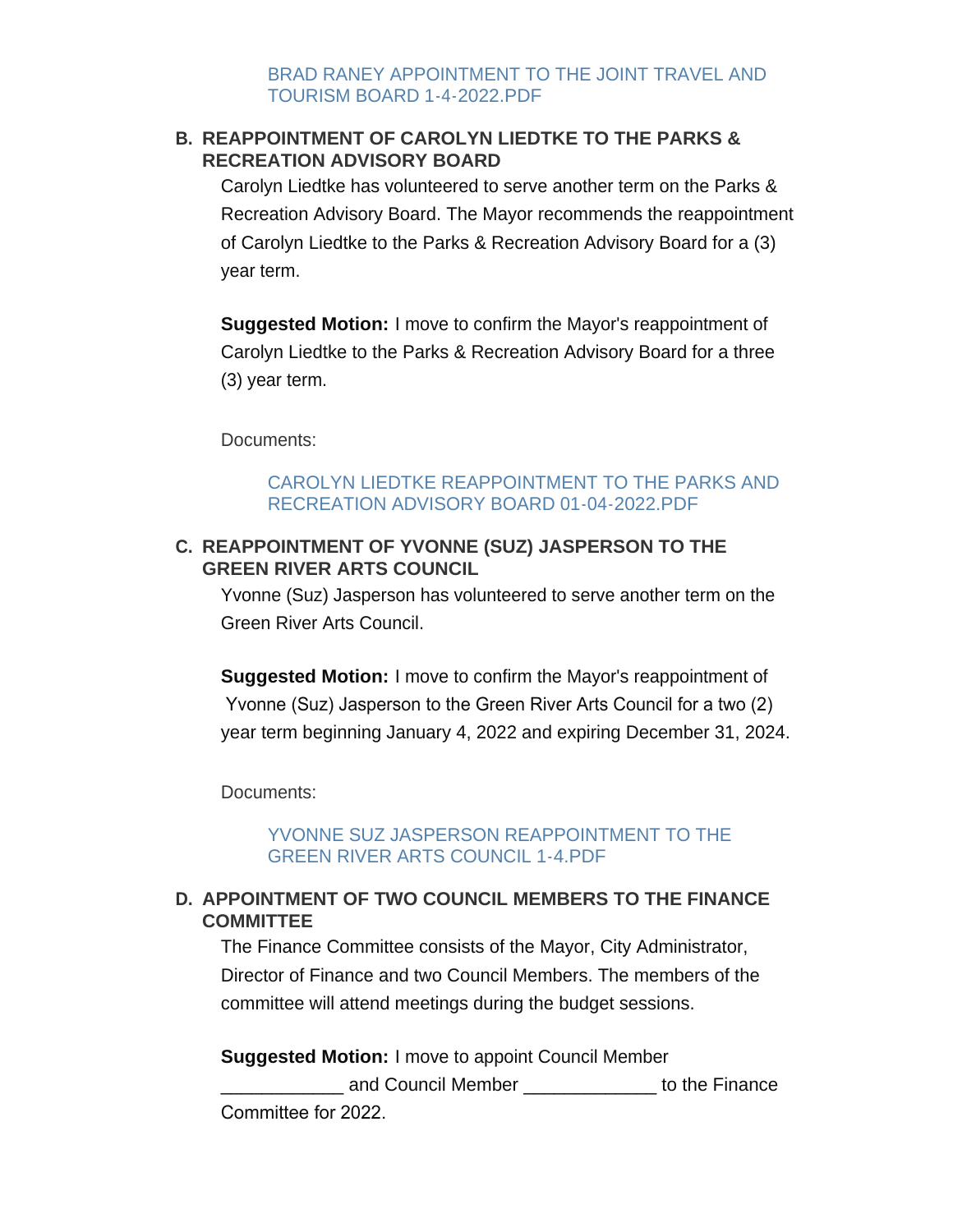Documents:

## [AGENDA - APPOINTMENT FINANCE COMMITTEE.PDF](http://cityofgreenriver.org/AgendaCenter/ViewFile/Item/7844?fileID=46699)

#### **CITIZEN REQUESTS AND OTHER COMMUNICATIONS VII.**

Now is the appropriate time for citizens in the audience to be recognized and to speak on items both on the agenda and of general concern for them as citizens of Green River. There will be a limit of three (3) minutes for each individual and five (5) minutes for a group spokesperson. No speaker shall speak more than twice on any issue.

#### **ORDINANCES VIII.**

## **CONSIDERATION ON SECOND READING AN ORDINANCE A. REZONING FROM B-1 (GENERAL BUSINESS) TO R-2 (SINGLE FAMILY RESIDENTIAL)**

The petitioners, Anthony Bryce and Ashley Castillon are requesting an amendment to the Official Zoning Map for a parcel located at 645 W. Flaming Gorge Way from a B-1 (General Business) to R-2 (Single Family Residential). The petitioners are requesting this change in order to construct a single-family residential home.

**Suggested Motion:** I move to approve on second reading an Ordinance to amend the Official Zoning Map of the City of Green River, to rezone property located at 645 W. Flaming Gorge Way from B-1 (General Business) to R-2 (Single Family Residential), as hereby described within this ordinance.

Documents:

## [COUNCIL REPORT - 2ND READING ORDINANCE - ZC.PDF](http://cityofgreenriver.org/AgendaCenter/ViewFile/Item/7840?fileID=46619)

## **IX. RESOLUTIONS**

## **CONSIDERATION OF A RESOLUTION FOR DESIGNATIONS OF A. BANK DEPOSITORIES FOR THE CITY OF GREEN RIVER**

Financial Institutions must file an application once a year with the Finance Officer/Treasurer including a certified copy of a resolution adopted by the Board of Directors of the banking institution as established by Section 9-4-806 of the Wyoming State Statutes.

**Suggested Motion:** I move to approve the resolution officially establishing and designating bank depositories for the purpose of earning a secured rate of return for the City of Green River.

Documents:

[RESOLUTION DOCUMENTS.PDF](http://cityofgreenriver.org/AgendaCenter/ViewFile/Item/7852?fileID=46701)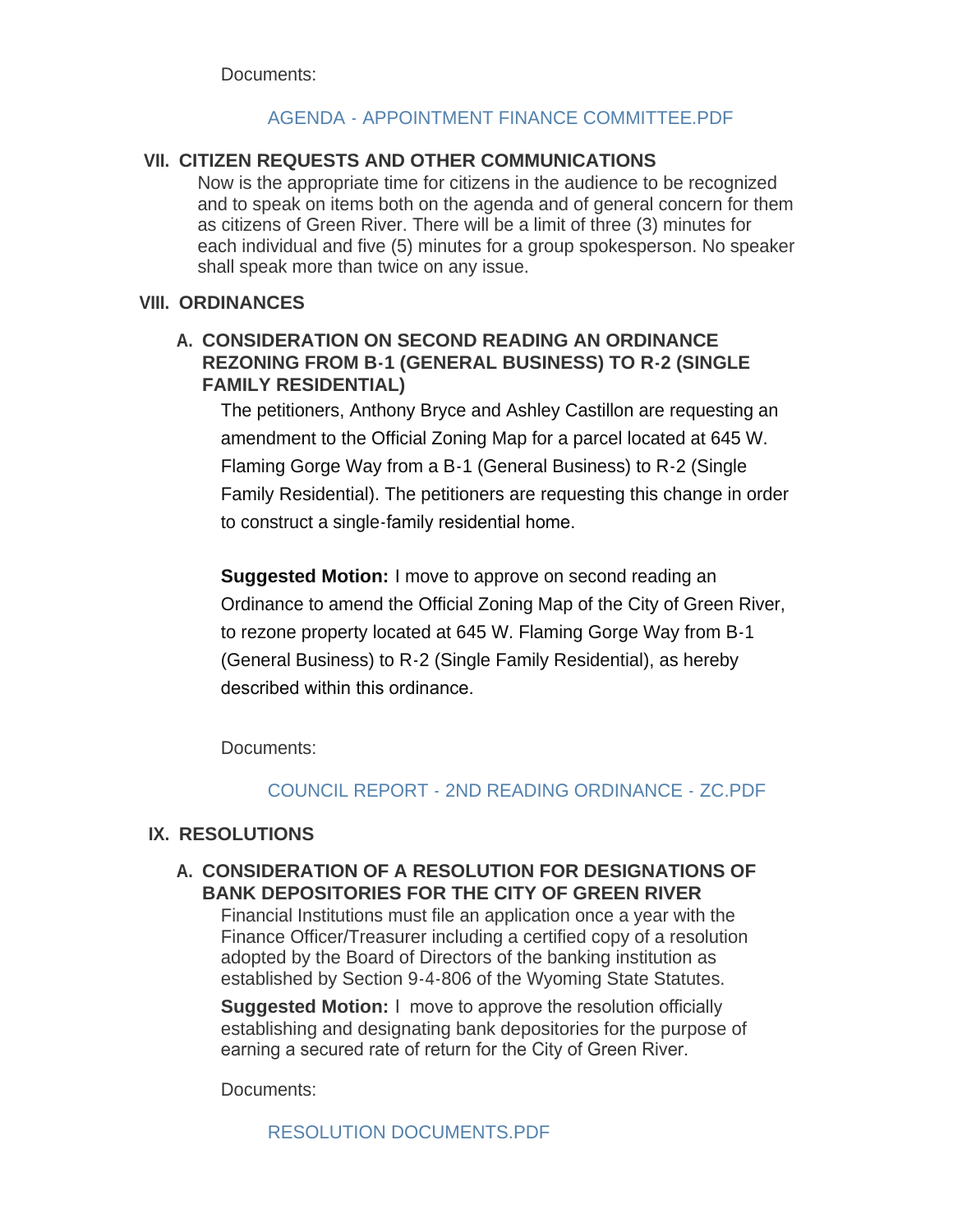## **COUNCIL ACTION ITEMS X.**

# **CONSIDERATION OF THE ELECTION OF COUNCIL PRESIDENT A. AND VICE-PRESIDENT FOR 2022**

The Mayor will ask for nominations on Council President and Council Vice-President.

**Suggested Motion:** I move to elect Council Member as Council President and Council Member \_\_\_\_\_\_\_\_\_\_\_\_\_\_ as Council Vice-President for the year of 2022.

Documents:

[AGENDA - ELECTION OF COUNCIL PRESIDENT AND VICE-](http://cityofgreenriver.org/AgendaCenter/ViewFile/Item/7807?fileID=46700)PRESIDENT.PDF

## **CONSENT AGENDA XI.**

## A. APPROVAL OF AN AGREEMENT TO SPONSOR THE MEMORIAL **HOSPITAL FOUNDATION**

**Suggested Motion:** I move to approve an agreement with the Memorial Hospital Foundation, in the amount of \$1,000 for the sponsorship of the Red Tie Gala.

Documents:

[RED TIE GALA AGENDA DOCUMENTS.PDF](http://cityofgreenriver.org/AgendaCenter/ViewFile/Item/7845?fileID=46618)

# **APPROVAL OF PAYMENT OF BILLS: B.**

## **Prepaid Invoices - \$83,035.51 B.i.**

Documents:

[01-04-22 PREPAID INVOICES.PDF](http://cityofgreenriver.org/AgendaCenter/ViewFile/Item/7847?fileID=46702)

**Outstanding Invoices - \$77,414.04 B.ii.**

Documents:

[01-04-22 OUTSTANDING INVOICES.PDF](http://cityofgreenriver.org/AgendaCenter/ViewFile/Item/7849?fileID=46703)

**Payroll Expenditures - \$264,926.32 B.iii.**

Documents:

[01-04-22 PAYROLL EXPENDITURES .PDF](http://cityofgreenriver.org/AgendaCenter/ViewFile/Item/7850?fileID=46704)

#### **Preauthorization Payments - \$1,065,000.00 B.iv.**